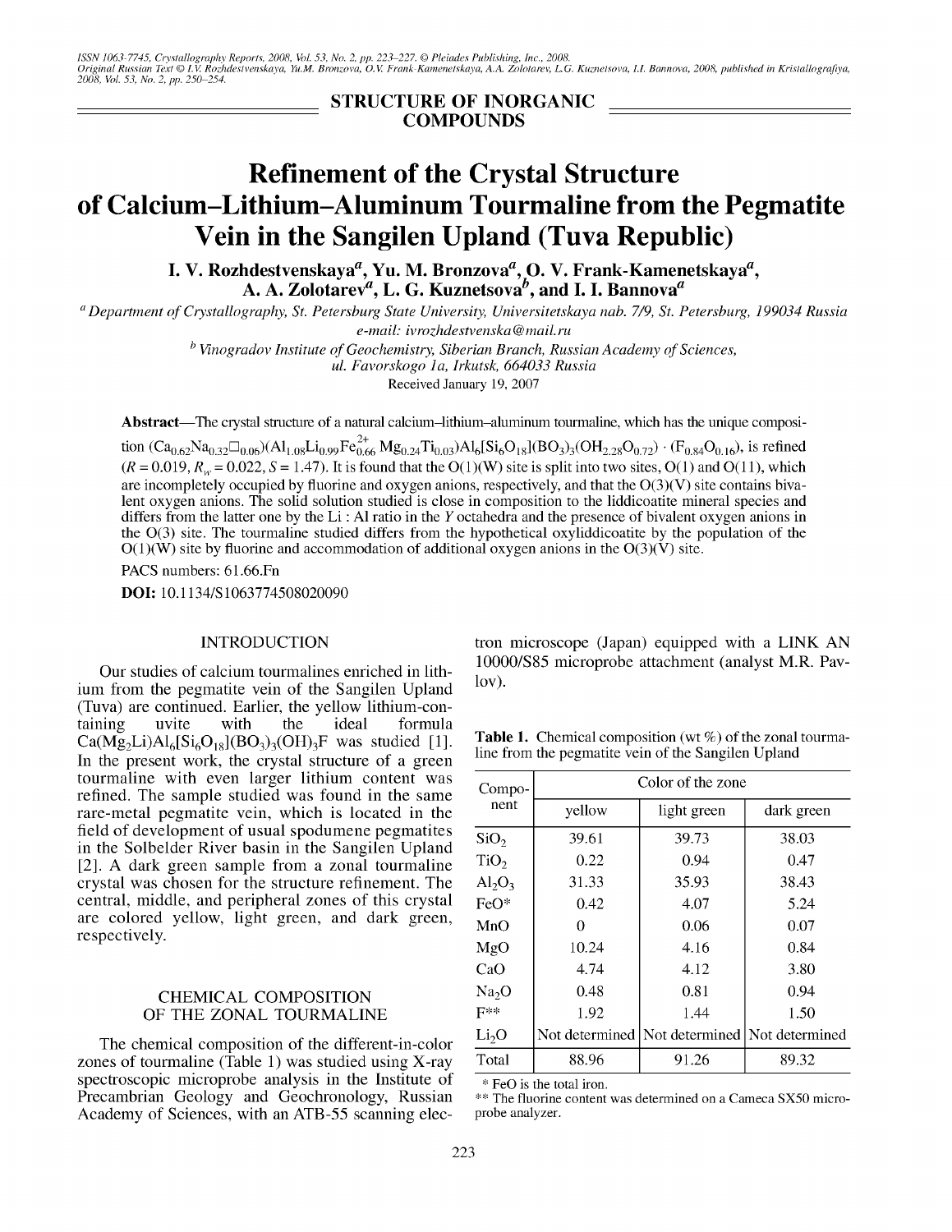Table 2. Coefficients in formulas (au) for the structures of differently colored zones of the tourmaline from the pegmatite vein of the Sangilen Upland

| Element | Color of the zone |             |            |  |  |  |
|---------|-------------------|-------------|------------|--|--|--|
|         | yellow            | light green | dark green |  |  |  |
| Si      | 6                 | 6           | 6          |  |  |  |
| Ti      | 0.03              | 0.11        | 0.06       |  |  |  |
| A1      | 5.59              | 6.40        | 7.15       |  |  |  |
| Fe      | 0.05              | 0.51        | 0.69       |  |  |  |
| Mn      | 0                 | 0.01        | 0.01       |  |  |  |
| Mg      | 2.31              | 0.94        | 0.20       |  |  |  |
| Ca      | 0.77              | 0.67        | 0.64       |  |  |  |
| Na      | 0.14              | 0.24        | 0.29       |  |  |  |
| Li      | 1.02              | 1.04        | 0.90       |  |  |  |
| F       | 0.95              | 0.75        | 0.78       |  |  |  |
| OН      | 2.35              | 3.14        | 2.30       |  |  |  |
| O       |                   | 0.11        | 0.92       |  |  |  |

Since this method of analysis does not allow quantitative estimation of the content of light elements (Li and B) and  $H_2O$ , the results of the analysis were reduced to the formula that included six silicon atoms. The number of boron atoms per formula was taken to be three, and the lithium content was calculated on the assumption of the complete population of the *Y* site.

The results of the calculation of the crystal chemical formulas showed (Table 2) that yellow tourmaline corresponds to the lithium-containing uvite studied earlier [1]. The dark green tourmaline has a more complicated composition. The resolution of the formula into minals allowed us to assign this sample preliminarily to oxyliddicoatite, which was proposed in [3] as the hypothetical terminal member of the tourmaline group. The calculations revealed the following fractional composition of the sample studied (mol %): oxyliddicoatite minal, 64.0; schorl, 23.0; dravite, 6.7; androssmanite, 6.0. The unaccounted residue is 0.3 mol %. The light green tourmaline from the middle zone is characterized by the following minal composition (mol %): lithium uvite, 47.0; schorl, 17.0; oxyliddicoatite, 11.0; liddicoatite, 9.0;<br>rossmanite, 7.3; and the hypothetical rossmanite, 7.3; and the hypothetical  $Na(Li_2 Ti)Al<sub>6</sub>[Si<sub>6</sub>O<sub>18</sub>](BO<sub>3</sub>)<sub>3</sub>(OH)<sub>4</sub> minal, 7.0. The unac$ counted residue is 1.7 mol %. By the predominant minal, the light green tourmaline should be assigned to lithium-containing uvites.

# REFINEMENT OF THE CRYSTAL STRUCTURE

The intensities of 2308 diffraction reflections *(I >*  $2\sigma$ <sub>*i*</sub>) were obtained from a sample of an irregular shape  $0.24 \times 0.24 \times 0.30$  mm in size in 1/6 of the reciprocal space on a Nicolett *R3* automated X-ray single-crystal diffractometer ( $2\vartheta_{\text{max}} = 80^\circ$ ; Mo $K_\alpha$  radiation; graphite

monochromator;  $\omega$  scan mode; scan speed, 2-30 deg/min). Since tourmalines are characterized by the *R* unit cell, only the diffraction reflections that follow the  $-h + k + l = 3n$  rule were collected. The integrated intensities were corrected for the *LP* factors, fluctuation of the primary beam, and absorption (the DIFABS program).

The crystal structure was refined in space group *R 3m,* which is typical of tourmalines, with the CSD program package [4]. The least -squares refinement in the anisotropic approximation of the atomic thermal vibrations (based on 1162 reflections with  $F > 4\sigma_F$ ) alternated with the analysis of the difference Fourier maps. The atomic coordinates in the structure of aluminum elbaite [5] were used as the starting coordinates. At the initial stage, the X, *Y,* and Z sites were populated by the Ca<sup>2+</sup>, Mg<sup>2+</sup>, and Al<sup>3+</sup> cations, respectively, and the site occupancies were refined using the reflections with  $\sin \theta/\lambda \leq 0.5$  in order to reduce their correlation with other structural parameters, first of all, thermal parameters [6]. The detailed examination of the difference Fourier maps after the *R* factors fell to  $\sim$ 2% position of the hydrogen atom and the splitting of the  $O(1)$ site revealed. The coordinates and the thermal parameter of the hydrogen atom were not refined.

The final discrepancy factors are  $R = 0.019$  and  $R_w =$  $0.022$  (*W* =  $1/[\sigma_F^2 + 0.0002F_{\text{obs}}^2]$ ); S = 1.47. The final fractional atomic coordinates, isotropic thermal parameters.<sup>1</sup> and site occupancies are listed in Table 3. The bond lengths in the structure studied are given in Table 4.

#### RESULTS AND DISCUSSION

The results of the refinement of the crystallographic sites in the structure under study (Table 3) confirmed that a small fraction of the  $X$  site, which is predominantly filled with  $Ca^{2+}$  cations, remains vacant. In addition, the population of the Z octahedra by the  $Al^{3+}$  cations and sharing of the *Y* octahedra by  $Al^{3+}$ ,  $Li^{+}$ , and (Fe + Mg) cations in almost equal amounts were confirmed. In order to establish the valence of the iron cations, we calculated (to a first approximation) two variants of the average distance in the *Y* octahedron using the standard distances in the octahedra based on the  $(Y-O)_{av} = \Sigma(Y-O)_{i}c_{i}$  relationship, where  $c_i$  is the fraction of the *i*th cation in the *Y* site obtained by the refinement of the occupancy (Table 3). The comparison of the calculated values  $(2.04$  and  $2.01 \text{ Å}$  for Fe<sup>2+</sup> and Fe<sup>3+</sup>, respectively) with the experimental value of  $2.040 \text{ Å}$  (Table 4) showed that, in the tourmaline studied, iron is virtually completely bivalent. It follows that, in the calculation of the crystal chemical formula of the sample studied, the  $O(1)(W) + O(3)(V)$  site should be assigned to the

 $<sup>1</sup>$  The table of anisotropic thermal parameters is available from the</sup> authors.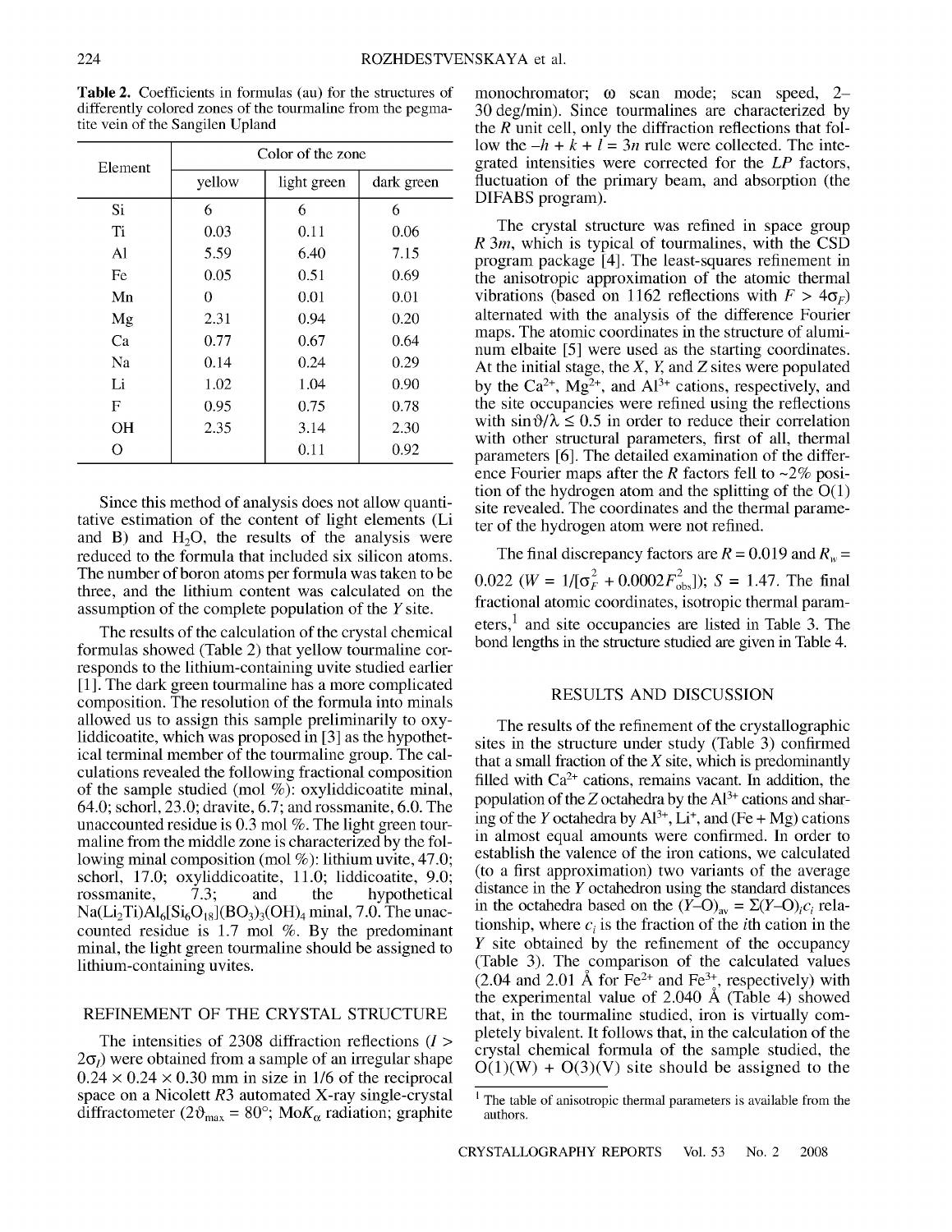#### REFINEMENT OF THE CRYSTAL STRUCTURE 225

| Site                   | Occupancy, au                                   | xla        | y/b        | z/c        | $U_{\text{eq/iso}}^* \times 100, \text{Å}^{-2}$ |
|------------------------|-------------------------------------------------|------------|------------|------------|-------------------------------------------------|
| X<br>3a                | $Ca_{0.62}Na_{0.32}\square 0.06$                | $\Omega$   | $\Omega$   | 0.2289(3)  | 1.30(3)                                         |
| Y<br>9b                | $Al_{0.36}Li_{0.33}Fe_{0.22}Mg_{0.08}Ti_{0.01}$ | 0.12379(8) | 0.06190    | 0.6319(2)  | 0.44(3)                                         |
| Z<br>18c               | $\text{Al}_{1.00}$                              | 0.29735(5) | 0.26050(5) | 0.6113(1)  | 0.52(2)                                         |
| $\boldsymbol{B}$<br>9b | $_{\rm I.00}$                                   | 0.1094(1)  | 0.2188     | 0.4533(5)  | 0.58(7)                                         |
| Si<br>18c              | $\mathrm{Si}_{1.00}$                            | 0.19223(4) | 0.19026(4) | $\theta$   | 0.44(2)                                         |
| O(1)<br>3a             | $F_{0.84}$                                      | $\Omega$   | $\theta$   | 0.7861(13) | 3.30(3)                                         |
| O(11)<br>9b            | $OH_{0.05}$                                     | 0.0329(12) | 0.0165     | 0.797(2)   | 1.00(3)                                         |
| 9b<br>O(2)             | $O_{1,00}$                                      | 0.0600(1)  | 0.1200     | 0.4784(4)  | 1.51(7)                                         |
| O(3)<br>9b             | $OH_{0.76}O_{0.24}$                             | 0.2702(2)  | 0.1351     | 0.5097(3)  | 0.84(6)                                         |
| O(4)<br>9 <i>b</i>     | $O_{1.00}$                                      | 0.0921(1)  | 0.1842     | 0.0727(3)  | 0.87(6)                                         |
| O(5)<br>9b             | $O_{1.00}$                                      | 0.1840(2)  | 0.0920     | 0.0947(3)  | 0.87(6)                                         |
| O(6)<br>18c            | $_{1.00}$                                       | 0.1968(1)  | 0.1868(1)  | 0.7754(2)  | 0.67(5)                                         |
| O(7)<br>18c            | $O_{1.00}$                                      | 0.2859(1)  | 0.2857(1)  | 0.0813(2)  | 0.60(4)                                         |
| O(8)<br>18c            | $O_{1.00}$                                      | 0.2097(1)  | 0.2702(1)  | 0.4408(3)  | 0.69(5)                                         |
| H<br>9b                | $H_{1.00}$                                      | 0.252      | 0.126      | 0.415      | 4.00                                            |

Table 3. Site occupancies, fractional coordinates, and thermal parameters in the tourmaline structure (space group *R3m)*

 $\sqrt[k]{U_{eq}} = 1/3[U_{11}(a^*)^2a^2 + ... 2U_{23}b^*c^*bc\cos\alpha].$ 

**Table 4.** Bond lengths  $(A)$  in the structure of the sample under investigation

| <i>Y</i> octahedron |              | Z octahedron   |                       | Si tetrahedron                |          |  |
|---------------------|--------------|----------------|-----------------------|-------------------------------|----------|--|
| $Y-O(1)$            | 2.027(6)     | $Z-O(3)$       | 1.955(4)<br>$Si-O(4)$ |                               | 1.630(4) |  |
| $Y-O(11)$           | 1.720(2)     | $Z-O(6)$       | 1.849(4)              | $Si-O(5)$                     | 1.645(4) |  |
| $Y-O(2) \times 2$   | 2.003(4)     | $Z-O(7)$       | 1.959(4)              | $Si-O(6)$                     | 1.602(4) |  |
| $Y-O(3)$            | 2.195(5)     | $Z-O(7)$       | 1.859(4)              | $Si-O(7)$                     | 1.610(4) |  |
| $Y-O(6) \times 2$   | 2.006(4)     | $Z-O(8)$       | 1.911(4)              | $Si-O_{av}$                   | 1.622    |  |
| $Y-O_{\text{av}}$   | 2.040; 1.989 | $Z - O(8)$     | 1.885(4)              | $X$ polyhedron                |          |  |
|                     | B triangle   | $Z-O_{\rm av}$ | 1.906                 | $X-O(2) \times 3$<br>2.426(4) |          |  |
| $B-O(2)$            | 1.370(4)     |                |                       | $X-O(4) \times 3$             | 2.768(4) |  |
| $B-O(8) \times 2$   | 1.383(5)     |                |                       | $X-O(5) \times 3$             | 2.707(5) |  |
| $B-O_{\text{av}}$   | 1.379        |                |                       | $X-O_{\text{av}}$             | 2.634    |  |

(OH,  $F_{3,28}^{-}O_{0,72}^{2-}$ ) composition in order to compensate for the charge.

In the structure studied, similar to that of the lithium-containing uvite  $[1]$ , the  $O(1)(W)$  site is split into two sites, namely,  $O(1)$  and  $O(11)$  (Table 3). The  $O(1)$ site is located in the threefold symmetry axis, whereas the  $O(11)$  site is shifted from this axis to the plane of symmetry. The  $O(1)$ - $O(11)$  distance is 0.46 Å. The *Y*- $\dot{O}(1)$  bond is significantly longer than the *Y*- $O(11)$ bond  $(-2.03 \text{ and } 1.72 \text{ Å})$ , respectively; Table 4). The refinement of the occupancy of the  $\dot{O}(1)$  site showed that, on the assumption of its population with fluorine anions only (by analogy with the previous studies [1]), their fraction is  $\sim 0.8$  au, which agrees with the data of chemical analyses (Table 2). The fraction of oxygen anions (or OH groups) in the  $O(11)$  site (according to the results of the refinement) is  $\sim 0.2$  au. The total occupancy of the  $O(1)$  and  $O(11)$  sites (with consideration for their multiplicities) is equal to unity, which indi-

Table 5. Unit cell parameters of liddicoatites (space group *R3m)*

| a, A      | c, A     | References |
|-----------|----------|------------|
| 15.894(4) | 7.115(2) | Our data   |
| 15.875(3) | 7.126(2) | 171        |
| 15.880(1) | 7.115(1) | [8]        |
| 15.882(1) | 7.118(1) | [8]        |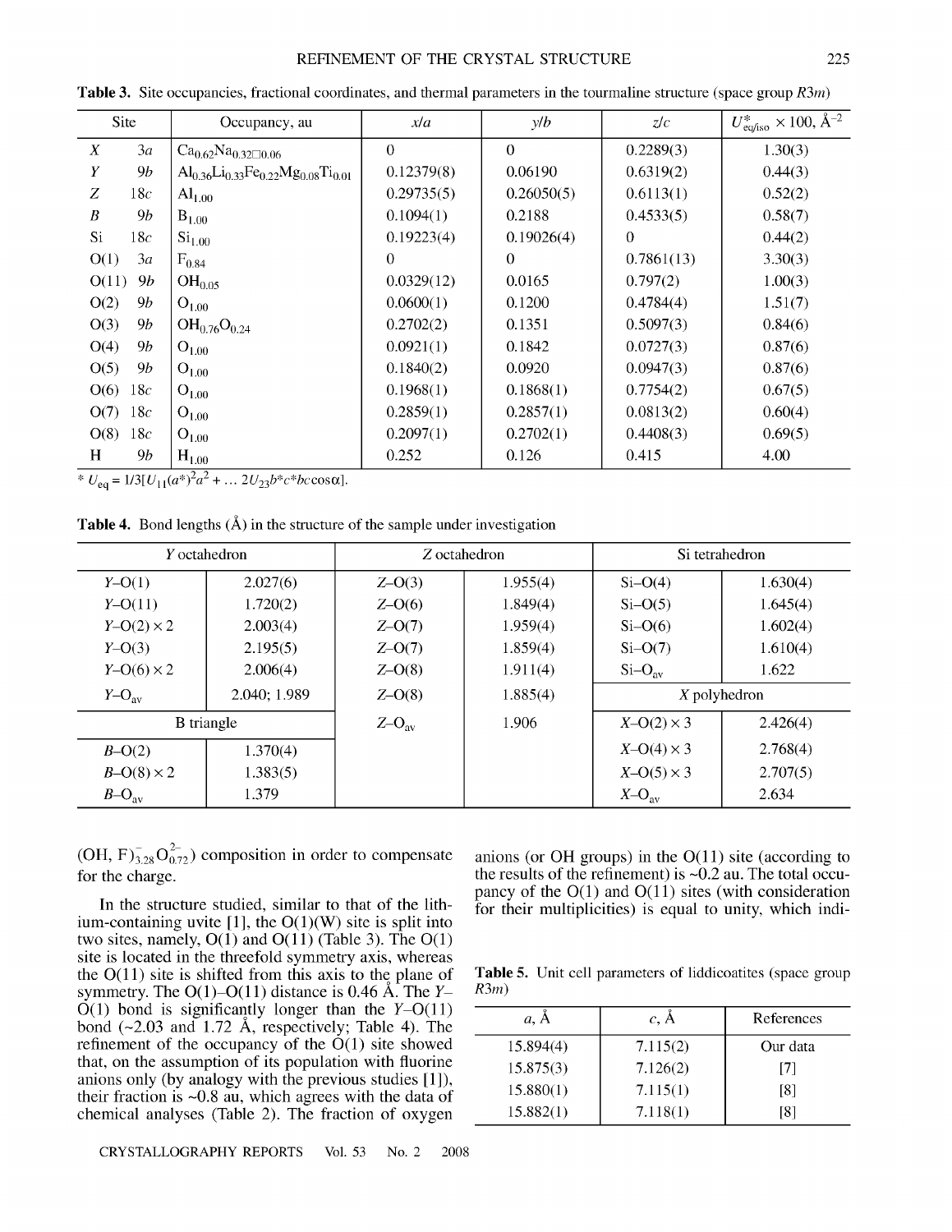| $X$ polyhedron                                       |                | Y octahedron                                                               |                   |                      | Z octahedron       |                   |            |
|------------------------------------------------------|----------------|----------------------------------------------------------------------------|-------------------|----------------------|--------------------|-------------------|------------|
| Occupancy                                            | $X-O_{\rm av}$ | occupancy                                                                  | $Y-O_{\text{av}}$ | $Y-O(1)$<br>$Y-O(3)$ | occupancy          | $Z-O_{\text{av}}$ | References |
| $\rm Ca_{0.62}Na_{0.32}\Box 0.06$                    | 2.634          | $\text{Al}_{0.36}\text{Li}_{0.33}\text{Fe}_{0.22}$<br>$Mg_{0.08}Ti_{0.01}$ | 2.040             | 2.027<br>2.195       | $Al_{1.00}$        | 1.906             | Our data   |
| $Ca_{0.65}Na_{0.35}$                                 | 2.646          | $Al_{0.53}Li_{0.47}$                                                       | 2.044             | 2.027<br>2.186       | $Al_{1.00}$        | 1.908             | $[7]$      |
| $Ca_{0.45}Na_{0.44}\square0.11$                      | 2.645          | $Li_{0.41}Al_{0.40}Mn_{0.18}$<br>$Mg_{0.01}$                               | 2.066             | 2.183<br>2.184       | $Al_{1.00}$        | 1.907             | [8]        |
| $Ca_{0.45}Na_{0.44}$<br>$\mathrm{K}_{0.04\Box 0.07}$ | 2.644          | $Li_{0.40}Al_{0.40}Mn_{0.18}$<br>$Mg_{0.01}$ (Fe + Ti) <sub>0.01</sub>     | 2.063             | 2.178<br>2.185       | $\text{Al}_{1.00}$ | 1.907             | [8]        |

**Table 6.** Site occupancies (au) and bond lengths  $(A)$  in the crystal structures of liddicoatites

cates that the resultant occupancies are reliable. It follows from the refined value of the occupancy that all the bivalent oxygen anions (0.72 au per the refined formula) cannot be accommodated in the  $O(11)$  site and, therefore, a part of them populate the  $O(3)(V)$  site, which is usually filled mainly by OH groups.

Thus, based on the X-ray structure analysis, the refined crystal chemical formula of the tourmaline studied is  $Ca_{0.62}Na_{0.32}\Box_{0.06}$  $(A1_{1.08}Li_{0.99}Fe_{0.66}Mg_{0.24}Ti_{0.03}$  $Al_6$  $[Si_6O_{18}](BO_3)_3(OH_{2.28}O_{0.72})(F_{0.84}O_{0.16}).$ 

The unit cell parameters of the tourmaline studied and the mean bond lengths in the main polyhedra of its structure are close to those observed in the liddicoatite structures (Tables 5, 6). The almost identical dimensions of the *Y* octahedra in the structure studied and that of the iron-free liddicoatite [7]  $(\sim 2.04 \text{ Å})$  are due to close sizes of the  $Li^+$  and  $Fe^{2+}$  cations (the mean cationto-oxygen distances in the octahedra are  $\sim$ 2.16 and 2.14 A, respectively [6]). The increased dimensions of the *Y* octahedra in the liddicoatite structures reported in  $[8]$  (2.06–2.07 Å) are due to the accommodation of larger sized Mn<sup>2+</sup> cations ((Mn–O)<sub>av</sub> = 2.24 Å [6]).

In the structure of tourmaline studied and that of liddicoatite described in [7], the  $O(1)(W)$  and  $O(3)(V)$ sites are populated mainly by fluorine and hydroxyl ions, respectively. In both structures, the *Y-O(1)* and *Y-0(3)* bond lengths differ significantly (2.03 and 2.19 A, respectively; Table 6). In the structures of manganesecontaining liddicoatites [8], where the content of fluorine anions is much less (only 0.3 au per formula), these distances are actually equal  $(\sim 2.18 \text{ Å})$ . This observation confirms the accommodation of fluorine in the 0(1) site of the tourmaline studied.

The parameters of the  $O(3)$ -H... $O(5)$  hydrogen bond in the structure studied  $[H-O(3), 0.720 \text{ Å};$ H $\cdots$ O(5), 2.463 Å; O(3) $\cdots$ O(5), 3.182 Å; and the O(3)–  $H \cdots O(5)$  angle, 177.6°] are close to the values observed in other tourmaline structures [1].

#### **CONCLUSIONS**

The results of our studies show that calcium tourmalines from the pegmatite vein of the Sangilen Upland, which are enriched in lithium, vary in composition. Along with yellow lithium-containing uvites with the ideal formula  $Ca(Mg_2Li)Al_6(Si_6O_{18})(BO_3)_3(OH)_3F$ , this vein contains dark green tourmalines, whose composition can be described according to the results of the structural study by the following four-component system:

 $Ca(Li_1, Al_1, Al_6[Si_6O_{18}](BO_3)_{3}((OH)_2O)F$ (62 mol %),  $NaFe<sub>3</sub>Al<sub>6</sub>[Si<sub>6</sub>O<sub>18</sub>](BO<sub>3</sub>)<sub>3</sub>(OH)<sub>3</sub>F (23 mol %),$  $NaMg_3Al_6[Si_6O_{18}](BO_3)_3(OH)_3OH$  (9 mol %),  $\Box$ (Al<sub>2</sub>Li)Al<sub>6</sub>[Si<sub>6</sub>O<sub>18</sub>](BO<sub>3</sub>)<sub>3</sub>(OH)<sub>3</sub>OH (6 mol %).

The main component of such solid solutions corresponds to the mineral species which is close in composition to liddicoatite with the ideal formula  $Ca(Li<sub>2</sub>Al)Al<sub>6</sub>[Si<sub>6</sub>O<sub>18</sub>](BO<sub>3</sub>)<sub>3</sub>(OH)<sub>3</sub>F, but differs from$ the latter one by the Li : Al ratio in the *Y* octahedra and the presence of bivalent oxygen anions in the  $O(3)(V)$  site. The Li : Al ratio in the tourmaline studied corresponds to that in the hypothetical oxyliddicoatite with the ideal formula  $Ca(Li<sub>1.5</sub>Al<sub>1.5</sub>)Al<sub>6</sub>[Si<sub>6</sub>O<sub>18</sub>](BO<sub>3</sub>)<sub>3</sub>(OH)<sub>3</sub>O$ . An essential difference of the tourmaline studied from the hypothetical oxyliddicoatite consists in the population of the  $O(1)(W)$  site by fluorine and accommodation of additional oxygen anions in the  $O(3)(V)$  site.

Thus, the zonal tourmalines from the pegmatite vein of the Sangilen Upland are unique in chemical composition. The presence of zones which are different in color and essentially different in mineral composition in the same crystal sample indicates that the sample was formed under specific conditions characterized by abrupt changes. The dark green tourmaline reported in this paper, as well as the yellow one described in [1], can be considered as a new mineral species.